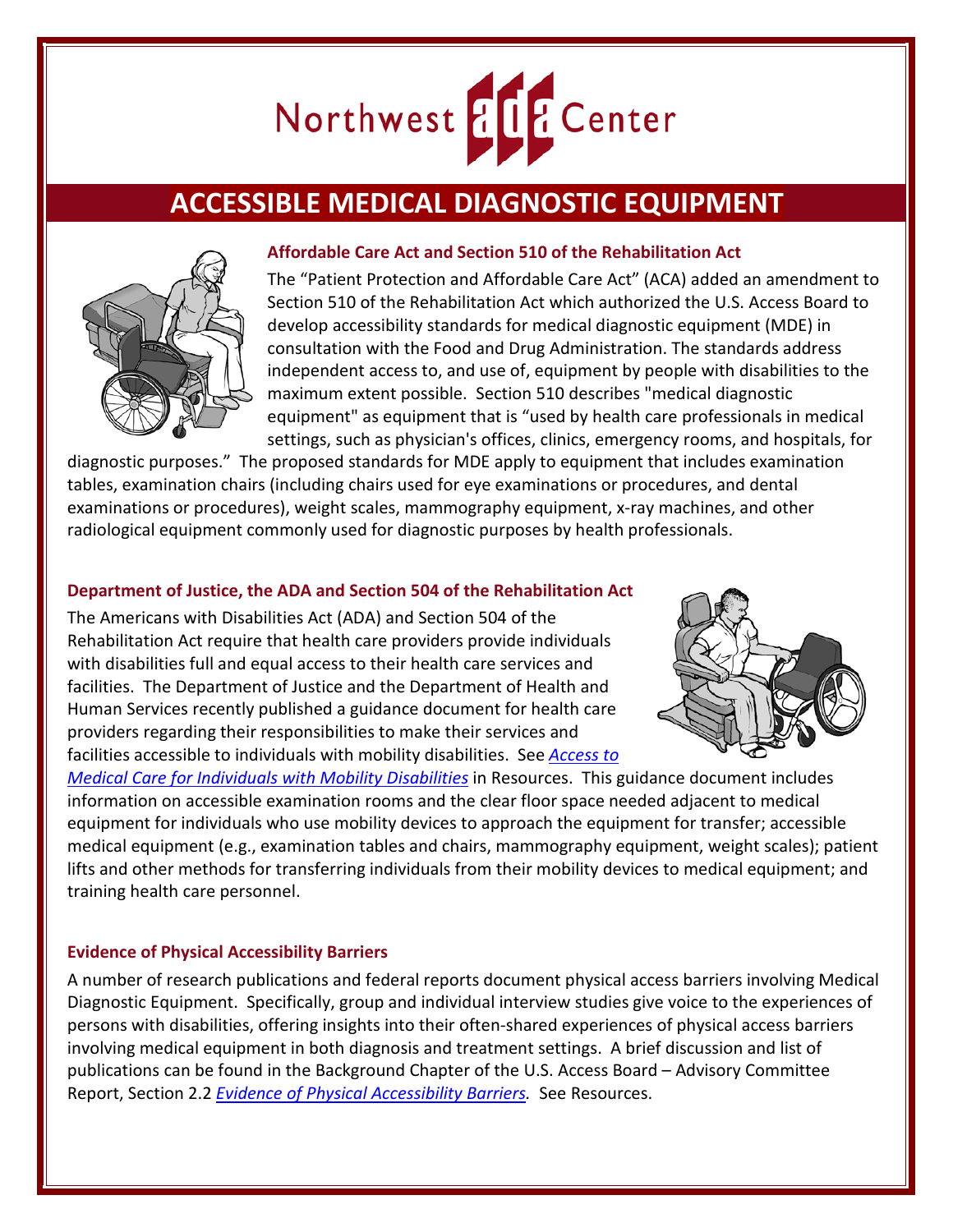## **Proposed Standards for Accessible Medical Diagnostic Equipment**



Section 510 does not authorize the Access Board to issue scoping provisions for MDE which specify the minimum number of accessible features to be provided in facilities. Also, it does not address who is required to follow the regulatory standards. The proposed standards establish minimum technical criteria that will allow patients with disabilities independent entry to, use of, and exit from medical diagnostic equipment to the maximum extent possible. For example, sections M301 and M302 of the proposed standards address design and operational features that will allow a patient with a disability to independently transfer onto examination chairs and tables. These proposed standards are not yet enforceable

as federal regulations. Refer to the *[Proposed Standards for Accessible Medical Diagnostic Equipment](http://www.access-board.gov/guidelines-and-standards/health-care/about-this-rulemaking/proposed-standards/text-of-the-proposed-standards))* (see Resources)*.* The proposed standards are based in part on the technical criteria for accessible elements found in the 2004 ADA and ABA Accessibility Guidelines. Other sources of information used in the development of the proposed standards include chapter 16 "Accessibility Considerations" of ANSI/AAMI HE75 *Human factors engineering – Design of medical devices*, anthropometric data and other standards which address such features as the width of transfer surfaces on diagnostic equipment used by patients in a seated position.

### **Technical Criteria**



Chapter M3 of the Proposed Standards provides technical criteria for accessible diagnostic equipment based on the patient positions that the equipment is designed to support, including equipment used by patients in a supine, prone, or side-lying position (section M301); equipment used in a seated position (section M302); equipment used while seated in a wheelchair (section M303); and equipment used in a standing position (section M304). Chapter M3 also include technical criteria for equipment supports (section M305), for instructions or other information communicated to patients through the equipment (section

M306), and for operable parts used by patients (section M307). Where equipment is designed to support more than one patient position, the equipment would have to meet the technical criteria for each position supported.

| <b>Patient Positions Equipment</b>                                                                                      | <b>Equipment Features Addressed by</b> | <b>Illustrative Examples of Types of</b> |
|-------------------------------------------------------------------------------------------------------------------------|----------------------------------------|------------------------------------------|
| <b>Designed to Support</b>                                                                                              | the Technical Criteria M301 or M302    | Equipment                                |
| <b>M301 - Diagnostic Equipment</b>                                                                                      | • Transfer surface, including height,  | • Examination tables                     |
| <b>Used by Patients in Supine,</b>                                                                                      | size, and transfer sides               | • Examination chairs designed to         |
| Prone, or Side-Lying Position                                                                                           | • Transfer supports, stirrups, and     | recline and be used as                   |
|                                                                                                                         | head and back support                  | examination tables                       |
|                                                                                                                         | • Lift compatibility                   |                                          |
| <b>M302 - Diagnostic Equipment</b>                                                                                      | • Transfer surface, including height,  | • Examination chairs                     |
| <b>Used by Patients in a Seated</b>                                                                                     | size, and transfer sides               | . Imaging equipment designed for         |
| <b>Position</b>                                                                                                         | • Transfer supports, armrests, and     | use with a seat                          |
|                                                                                                                         | head and back support                  | . Weight scales designed for use         |
|                                                                                                                         | • Lift compatibility                   | with a seat                              |
|                                                                                                                         |                                        |                                          |
| 6912 220 <sup>th</sup> St. SW, Suite 105<br><b>Mountlake Terrace, WA 98043</b><br><b>Northwest ADA Center</b><br>Page 2 |                                        |                                          |
| <b>Revised 3/16/14</b><br>Toll-free: 800-949-4232                                                                       |                                        |                                          |

# **Equipment Features Needed for Patient Support in Supine, Prone, or Side-Lying, Seated, Seated in Wheelchair or Standing Positions**